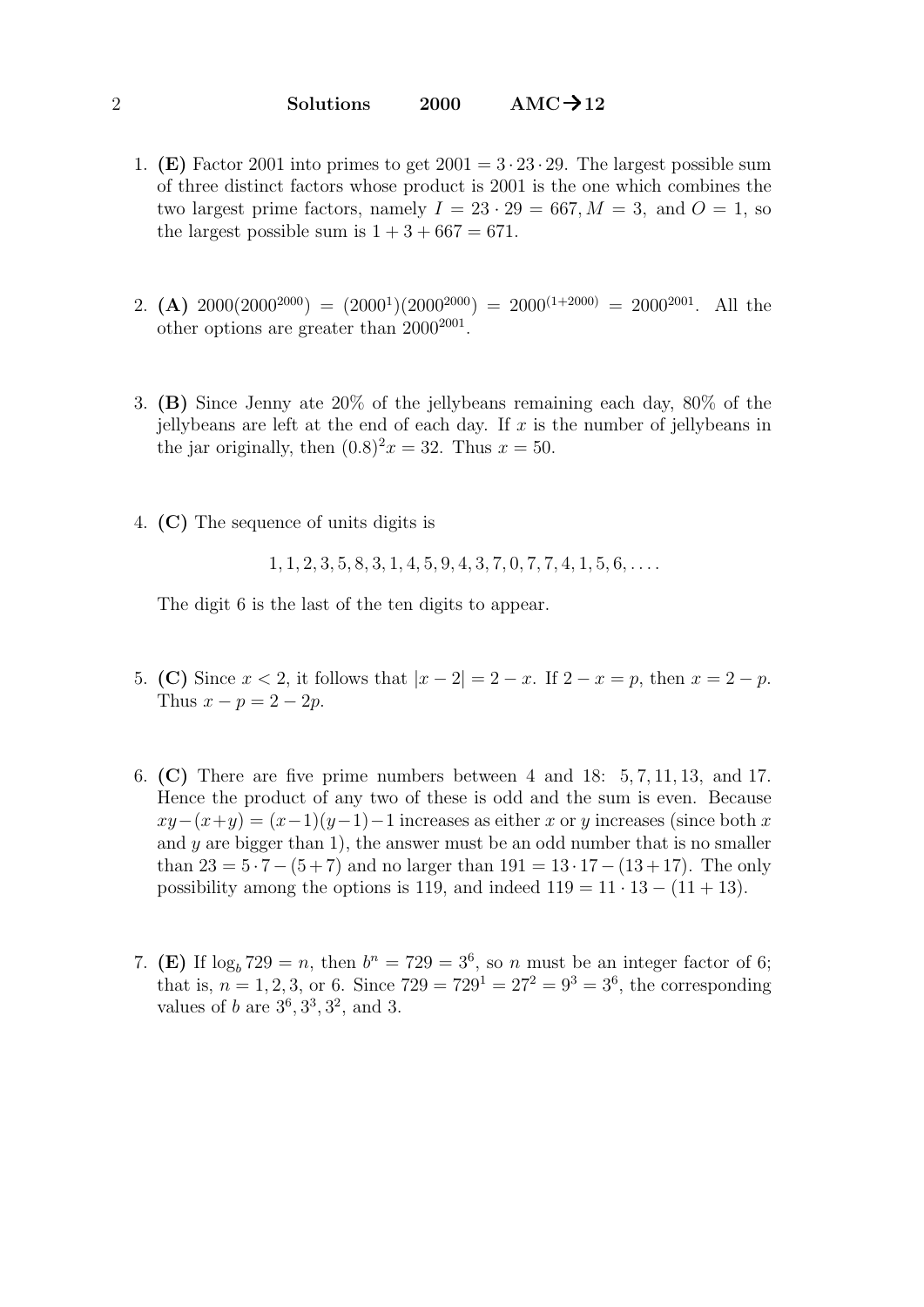8. (C) Calculating the number of squares in the first few figures uncovers a pattern. Figure 0 has  $2(0) + 1 = 2(0^2) + 1$  squares, figure 1 has  $2(1) + 3 =$  $2(1^2) + 3$  squares, figure 2 has  $2(1+3) + 5 = 2(2^2) + 5$  squares, and figure 3 has  $2(1+3+5)+7=2(3^2)+7$  squares. In general, the number of unit squares in figure  $n$  is

$$
2(1+3+5+\cdots+(2n-1))+2n+1=2(n^2)+2n+1.
$$

Therefore, the figure 100 has  $2(100^2) + 2 \cdot 100 + 1 = 20201$ .

#### OR

Each figure can be considered to be a large square with identical small pieces deleted from each of the four corners. Figure 1 has  $3^2 - 4(1)$  unit squares, figure 2 has  $5^2 - 4(1+2)$  unit squares, and figure 3 has  $7^2 - 4 \cdot (1+2+3)$  unit squares. In general, figure  $n$  has

$$
(2n + 1)2 - 4(1 + 2 + ... + n) = (2n + 1)2 - 2n(n + 1)
$$
 unit squares.

Thus figure 100 has  $201^2 - 200(101) = 20201$  unit squares.

### OR

The number of unit squares in figure  $n$  is the sum of the first  $n$  positive odd integers plus the sum of the first  $n+1$  positive odd integers. Since the sum of the first k positive odd integers is  $k^2$ , figure n has  $n^2 + (n+1)^2$  unit squares. So figure 100 has  $100^2 + 101^2 = 20201$  unit squares.

- 9. (C) Note that the integer average condition means that the sum of the scores of the first n students is a multiple of n. The scores of the first two students must be both even or both odd, and the sum of the scores of the first three students must be divisible by 3. The remainders when 71, 76, 80, 82, and 91 are divided by 3 are 2, 1, 2, 1, and 1, respectively. Thus the only sum of three scores divisible by 3 is  $76 + 82 + 91 = 249$ , so the first two scores entered are 76 and 82 (in some order), and the third score is 91. Since 249 is 1 larger than a multiple of 4, the fourth score must be 3 larger than a multiple of 4, and the only possibility is 71, leaving 80 as the score of the fifth student.
- 10. (E) Reflecting the point  $(1, 2, 3)$  in the xy-plane produces  $(1, 2, -3)$ . A halfturn about the x-axis yields  $(1, -2, 3)$ . Finally, the translation gives  $(1, 3, 3)$ .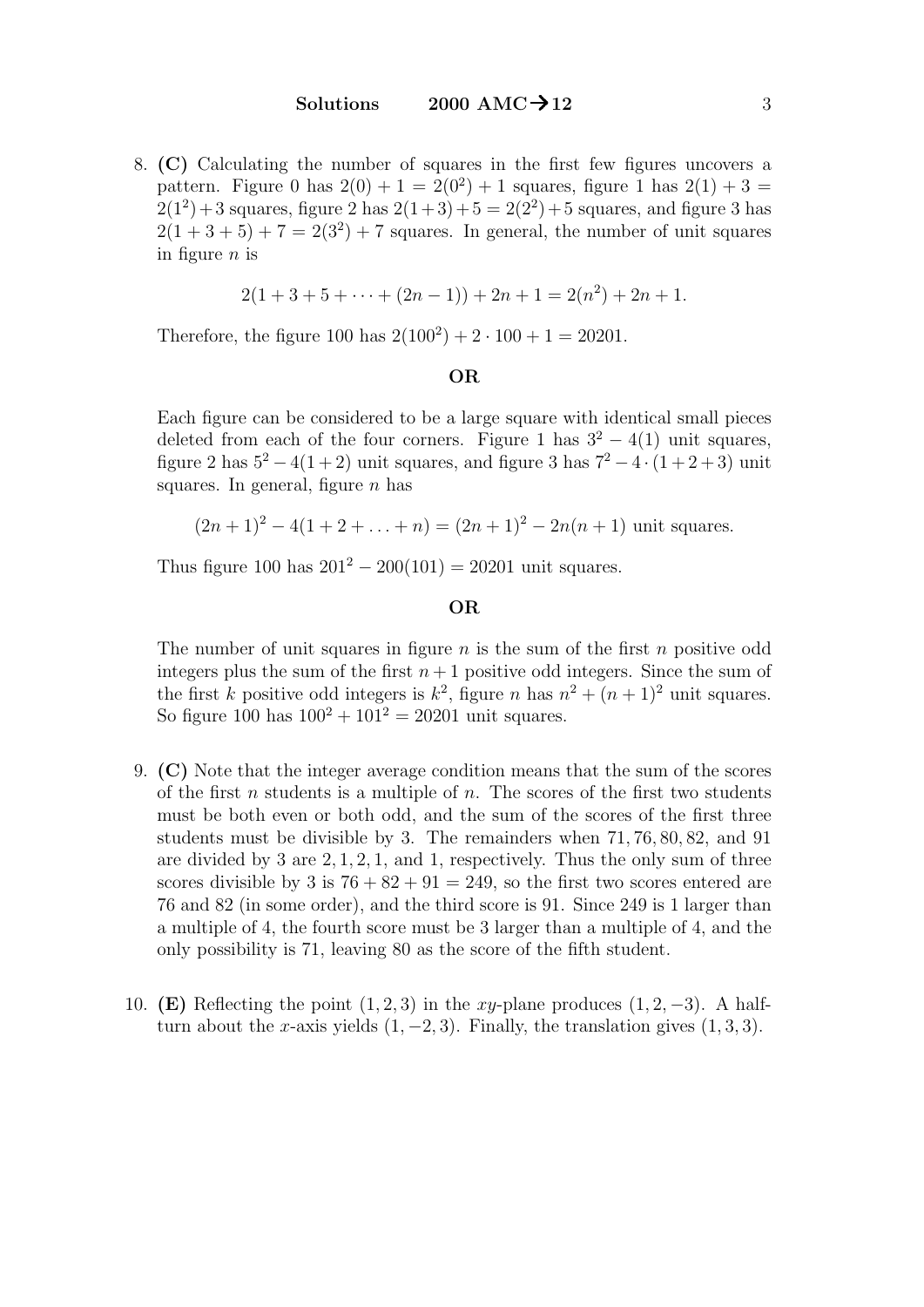11. (E) Combine the three terms over a common denominator and replace ab in the numerator with  $a - b$  to get

$$
\frac{a}{b} + \frac{b}{a} - ab = \frac{a^2 + b^2 - (ab)^2}{ab}
$$
  
= 
$$
\frac{a^2 + b^2 - (a - b)^2}{ab}
$$
  
= 
$$
\frac{a^2 + b^2 - (a^2 - 2ab + b^2)}{ab}
$$
  
= 
$$
\frac{2ab}{ab} = 2.
$$

OR

Note that  $a = a/b - 1$  and  $b = 1 - b/a$ . It follows that  $\frac{a}{b}$ b + b a  $-\,ab =$ a b  $+$ b a  $\binom{a}{a}$ b  $\left(1-\frac{b}{b}\right)$ a  $\setminus$ = a b  $+$ b a  $-\left(\frac{a}{a}\right)$ b  $+$ b a  $-2$  $= 2.$ 

12.  $(E)$  Note that

$$
AMC + AM + MC + CA = (A+1)(M+1)(C+1) - (A+M+C) - 1 = pqr - 13,
$$

where p, q, and r are positive integers whose sum is 15. A case-by-case analysis shows that pqr is largest when  $p = 5, q = 5$ , and  $r = 5$ . Thus the answer is  $5 \cdot 5 \cdot 5 - 13 = 112.$ 

13. (C) Suppose that the whole family drank x cups of milk and y cups of coffee. Let  $n$  denote the number of people in the family. The information given implies that  $x/4 + y/6 = (x + y)/n$ . This leads to

$$
3x(n-4) = 2y(6-n).
$$

Since x and y are positive, the only positive integer  $n$  for which both sides have the same sign is  $n = 5$ .

# OR

If Angela drank c cups of coffee and m cups of milk, then  $0 < c < 1$  and  $m + c = 1$ . The number of people in the family is  $6c + 4m = 4 + 2c$ , which is an integer if and only if  $c = \frac{1}{2}$  $\frac{1}{2}$ . Thus, there are 5 people in the family.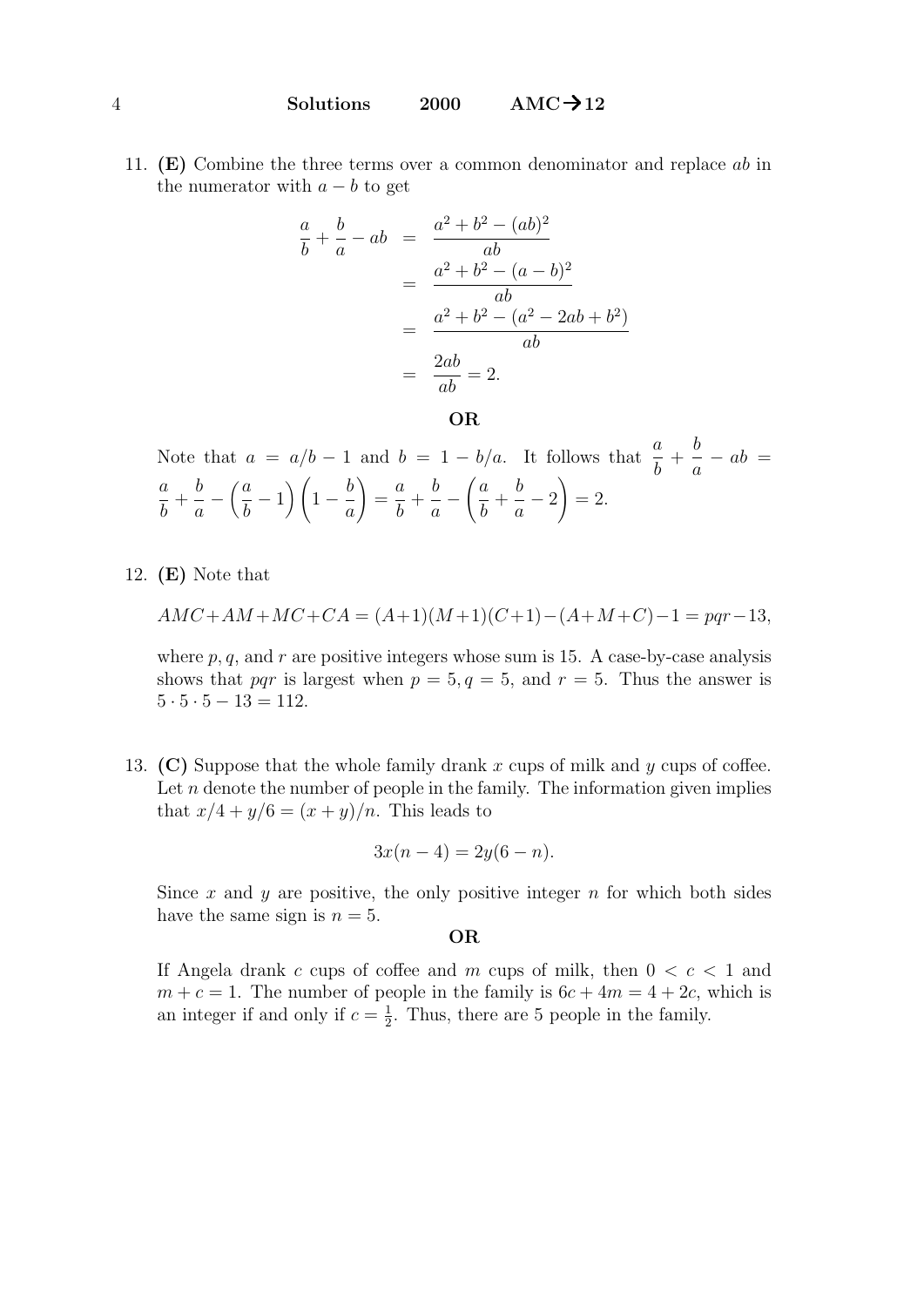14. **(E)** If x were less than or equal to 2, then 2 would be both the median and the mode of the list. Thus  $x > 2$ . Consider the two cases  $2 < x < 4$ , and  $x > 4$ .

Case 1: If  $2 < x < 4$ , then 2 is the mode, x is the median, and  $\frac{25+x}{7}$  is the mean, which must equal  $2 - (x - 2), \frac{x+2}{2}$  $\frac{+2}{2}$ , or  $x + (x - 2)$ , depending on the size of the mean relative to 2 and x. These give  $x=\frac{3}{8}$  $\frac{3}{8}$ ,  $x = \frac{36}{5}$  $\frac{36}{5}$ , and  $x = 3$ , of which  $x = 3$  is the only value between 2 and 4.

Case 2: If  $x \ge 4$ , then 4 is the median, 2 is the mode, and  $\frac{25+x}{7}$  is the mean, which must be 0, 3, or 6. Thus  $x = -25, -4$ , or 17, of which 17 is the only one of these values greater than or equal to 4.

Thus the *x*-values sum to  $3 + 17 = 20$ .

15. (B) Let  $x = 9z$ . Then  $f(3z) = f(9z/3) = f(3z) = (9z)^2 + 9z + 1 = 7$ . Simplifying and solving the equation for z yields  $81z^2 + 9z - 6 = 0$ , so  $3(3z +$  $1(9z-2) = 0$ . Thus  $z = -1/3$  or  $z = 2/9$ . The sum of these values is  $-1/9$ .

Note. The answer can also be obtained by using the sum-of-roots formula on  $81z^{2} + 9z - 6 = 0$ . The sum of the roots is  $-9/81 = -1/9$ .

16. (D) Suppose each square is identified by an ordered pair  $(m, n)$ , where m is the row and  $n$  is the column in which it lies. In the original system, each square  $(m, n)$  has the number  $17(m - 1) + n$  assigned; in the renumbered system, it has the number  $13(n - 1) + m$  assigned to it. Equating the two expressions yields  $4m - 3n = 1$ , whose acceptable solutions are  $(1, 1), (4, 5), (7, 9), (10, 13)$ , and  $(13, 17)$ . These squares are numbered  $1, 56, 111, 166$ , and  $221$ , respectively, and the sum is 555.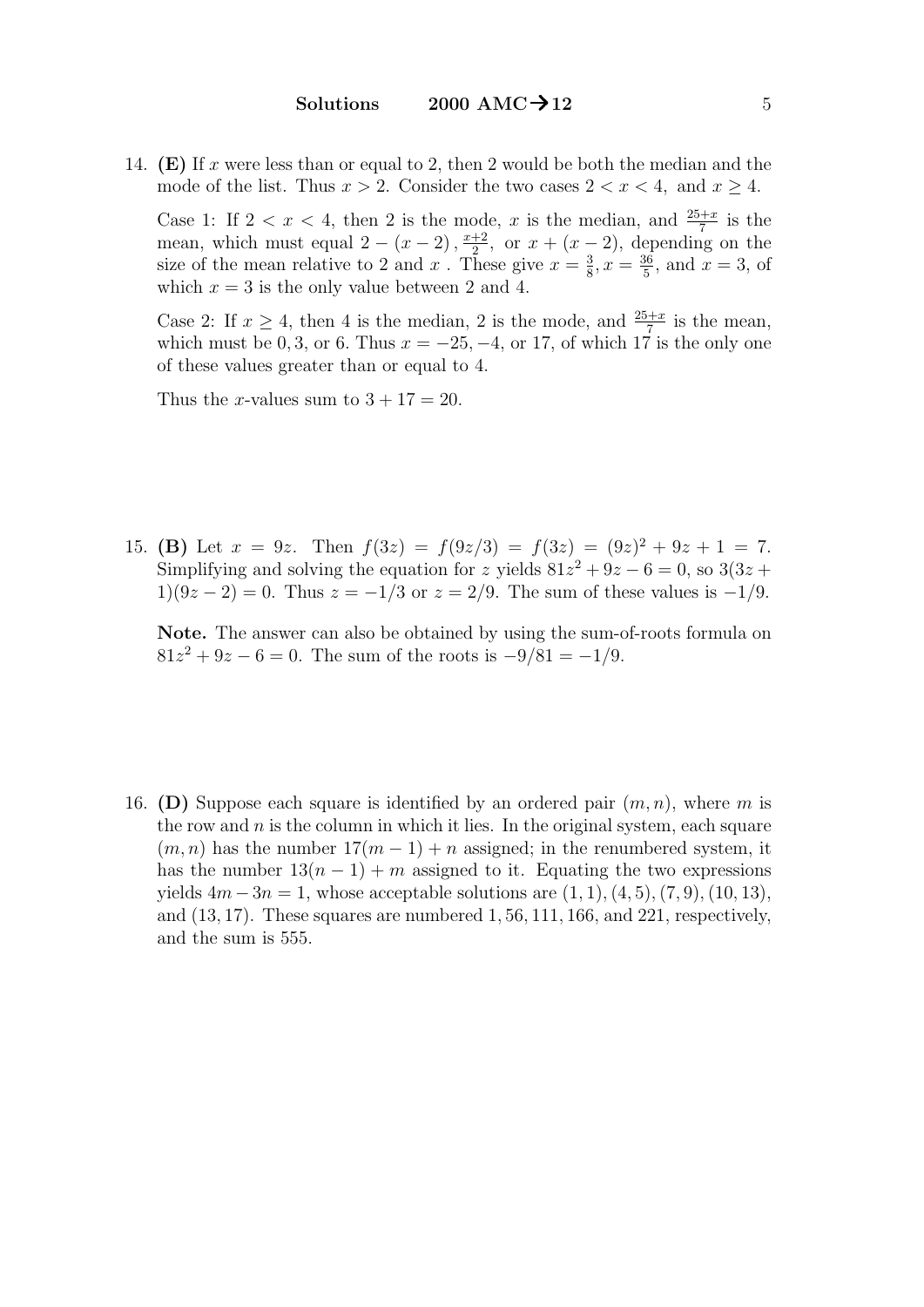

OR

- Let  $\alpha = \angle CBO = \angle ABC$ . Using the Law of Sines on triangle BCO yields  $\sin \theta$  $\frac{\partial \overline{H} \overline{v}}{\partial C} =$  $\sin \alpha$  $\frac{\partial C}{\partial C}$ , so  $\partial C =$  $BC \sin \alpha$  $\sin \theta$ . In right triangle  $ABC$ ,  $\sin \alpha =$  $1 - OC$  $\frac{OC}{BC}$ . Hence  $OC =$  $1 - OC$  $\sin \theta$ . Solving this for  $OC$  yields  $OC =$ 1  $1 + \sin \theta$ .
- 18. (A) Note that, if a Tuesday is d days after a Tuesday, then d is a multiple of 7. Next, we need to consider whether any of the years  $N-1, N, N+1$  is a leap year. If N is not a leap year, the 200<sup>th</sup> day of year  $N+1$  is  $365-300+200 = 265$ days after a Tuesday, and thus is a Monday, since 265 is 6 larger than a multiple of 7. Thus, year N is a leap year and the 200<sup>th</sup> day of year  $N + 1$  is another Tuesday (as given), being 266 days after a Tuesday. It follows that year  $N-1$ is not a leap year. Therefore, the 100<sup>th</sup> day of year  $N-1$  precedes the given Tuesday in year N by  $365-100+300 = 565$  days, and therefore is a Thursday, since  $565 = 7 \cdot 80 + 5$  is 5 larger than a multiple of 7.
- 19. (C) By Heron's Formula the area of triangle  $ABC$  is  $\sqrt{(21)(8)(7)(6)}$ , which is 84, so the altitude from vertex  $A$  is  $2(84)/14 = 12$ . The midpoint D divides  $\overline{BC}$  into two segments of length 7, and the bisector of angle  $BAC$  divides  $\overline{BC}$  into segments of length  $14(13/28) = 6.5$  and  $14(15/28) = 7.5$  (since the angle bisector divides the opposite side into lengths proportional to the remaining two sides). Thus the triangle *ADE* has base  $DE = 7 - 6.5 = 0.5$ and altitude 12, so its area is 3.  $\mathcal{C}$

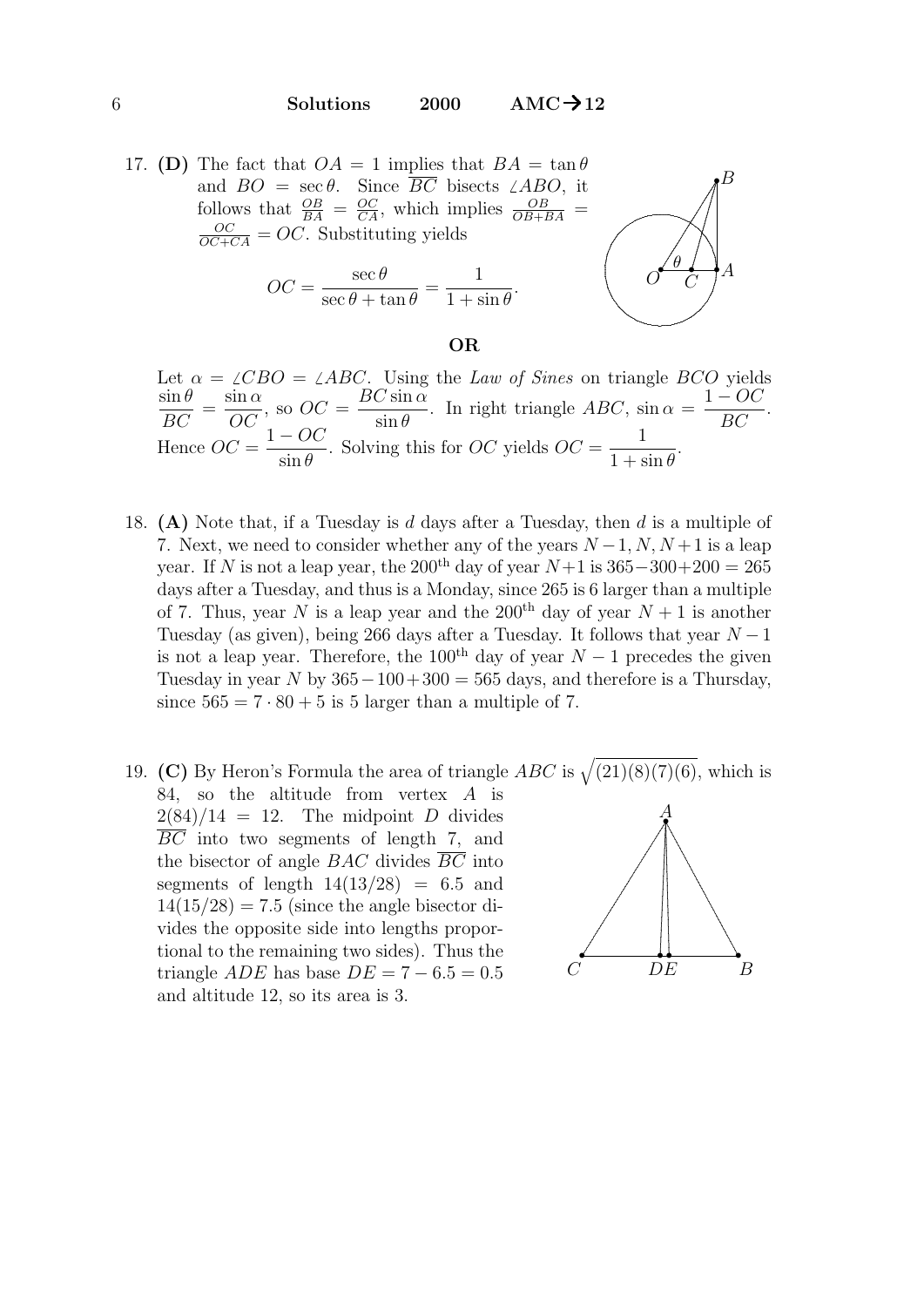20. (B) Note that  $(x+1/y) + (y+1/z) + (z+1/x) = 4+1+7/3 = 22/3$  and that

$$
28/3 = 4 \cdot 1 \cdot 7/3 = (x + 1/y)(y + 1/z)(z + 1/x)
$$
  
=  $xyz + x + y + z + 1/x + 1/y + 1/z + 1/(xyz)$   
=  $xyz + 22/3 + 1/(xyz)$ .

It follows that  $xyz + 1/(xyz) = 2$  and  $(xyz - 1)^2 = 0$ . Hence  $xyz = 1$ .

### OR

By substitution,

$$
4 = x + \frac{1}{y} = x + \frac{1}{1 - 1/z} = x + \frac{1}{1 - 3x/(7x - 3)} = x + \frac{7x - 3}{4x - 3}.
$$

Thus  $4(4x-3) = x(4x-3) + 7x - 3$ , which simplifies to  $(2x-3)^2 = 0$ . Accordingly,  $x = 3/2, z = 7/3 - 2/3 = 5/3$ , and  $y = 1 - 3/5 = 2/5$ , so  $xyz = (3/2)(2/5)(5/3) = 1.$ 

21. (D) Without loss of generality, let the side of the square have length 1 unit and let the area of triangle  $ADF$  be m. Let  $AD = r$  and  $EC = s$ . Because triangles ADF and FEC are similar,  $s/1 = 1/r$ . Since  $\frac{1}{2}r = m$ , the area of triangle  $FEC$  is  $\frac{1}{2}s = \frac{1}{2r} = \frac{1}{4n}$  $\frac{1}{4m}$ .





## OR

Let  $B = (0, 0), E = (1, 0), F = (1, 1),$  and  $D = (0, 1)$  be the vertices of the square. Let  $C = (1 + 2m, 0)$ , and notice that the area of  $BEFD$  is 1 and the area of triangle  $FEC$  is m. The slope of the line through C and F is  $-\frac{1}{2}$  $2m$ ; thus, it intersects the y-axis at  $A = \begin{pmatrix} 0, 1 + \end{pmatrix}$ 1 2m . The area of triangle  $ADF$  is therefore  $\frac{1}{4}$ 4m .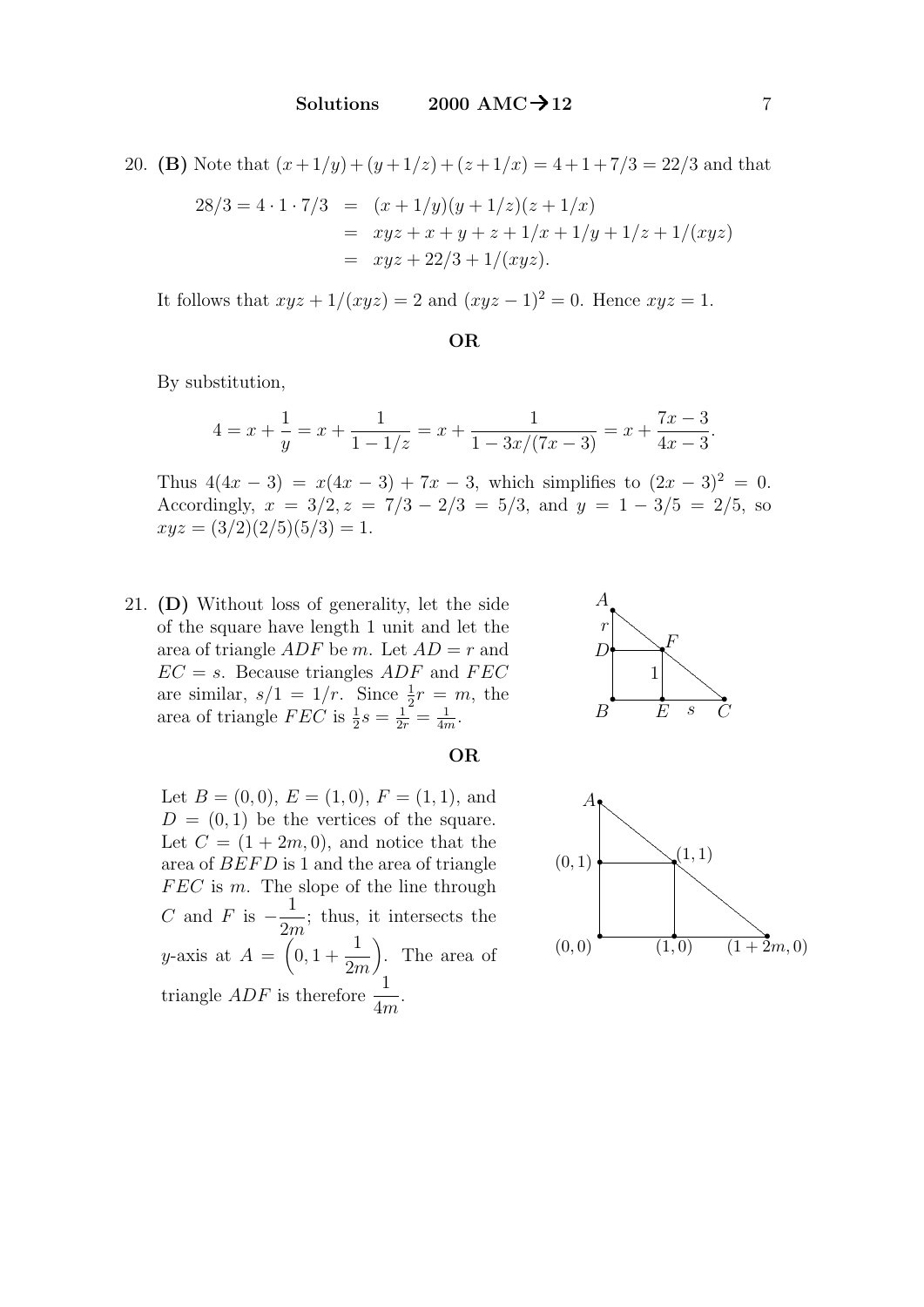8 Solutions 2000  $AMC \rightarrow 12$ 

22. (C) First note that the quartic polynomial can have no more real zeros than the two shown. (If it did, the quartic  $P(x) - 5$  would have more than four zeros.) The sum of the coefficients of P is  $P(1)$ , which is greater than 3. The product of all the zeros of  $P$  is the constant term of the polynomial, which is the *y*-intercept, which is greater than  $5$ . The sum of the real zeros of P (the sum of the x-intercepts) is greater than 4.5, and  $P(-1)$  is greater than 4. However, since the product of the real zeros of  $P$  is greater than 4.5 and the product of all the zeros is less than 6, it follows that the product of the non-real zeros of  $P$  is less than 2, making it the smallest of the numbers.

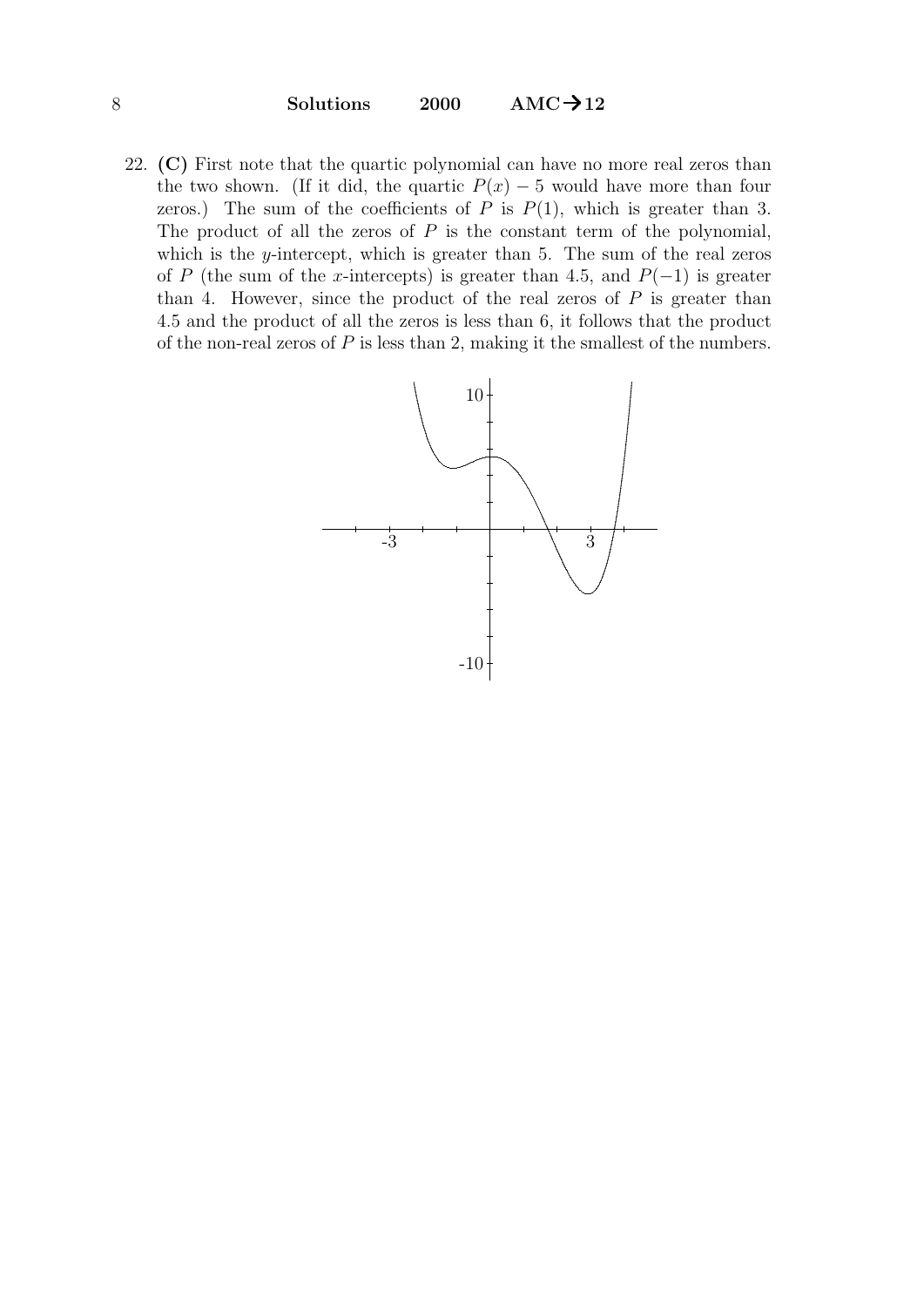Solutions 2000 AMC $\rightarrow$  12 9

23. (B) In order for the sum of the logarithms of six numbers to be an integer k, the product of the numbers must be  $10<sup>k</sup>$ . The only prime factors of 10 are 2 and 5, so the six integers must be chosen from the list 1, 2, 4, 5, 8, 10, 16, 20, 25, 32, 40. For each of these, subtract the number of times that 5 occurs as a factor from the number of times 2 occurs as a factor. This yields the list 0, 1, 2, -1, 3, 0, 4, 1, -2, 5, 2. Because  $10^k$  has just as many factors of 2 as it has of 5, the six chosen integers must correspond to six integers in the latter list that sum to 0. Two of the numbers must be  $-1$  and  $-2$ , because there are only two zeros in the list, and no number greater than 2 can appear in the sum, which must therefore be( $-2$ ) + ( $-1$ ) + 0 + 0 + 1 + 2 = 0. It follows that Professor Gamble chose  $25, 5, 1, 10$ , one number from  $\{2, 20\}$ , and one number from {4, 40}. There are four possible tickets Professor Gamble could have bought and only one is a winner, so the probability that Professor Gamble wins the lottery is 1/4.

#### OR

As before, the six integers must be chosen from the set  $S = \{1, 2, 4, 5, 8, 10, 16,$ 20, 25, 32, 40}. The product of the smallest six numbers in S is  $3,200 > 10^3$ , so the product of the numbers on the ticket must be  $10^k$  for some  $k \geq 4$ . On the other hand, there are only six factors of 5 available among the numbers in S, so the product p can only be  $10^4, 10^5$ , or  $10^6$ .

Case 1,  $p = 10^6$ . There is only one way to produce  $10^6$ , since all six factors of 5 must be used and their product is already  $10<sup>6</sup>$ , leaving 1 as the other number: 1, 5, 10, 20, 25, 40.

Case 2,  $p = 10^5$ . To produce a product of  $10^5$  we must use six numbers that include five factors of 5 and five factors of 2 among them. We cannot use both 20 and 40, because these numbers combine to give five factors of 2 among them and the other four numbers would have to be odd (whereas there are only three odd numbers in  $S$ ). If we omit 40, we must include the other multiples of 5  $(5, 10, 20, 25)$  plus two numbers whose product is 4 (necessarily 1 and 4). If we omit 20, we must include 5, 10, 25, and 40, plus two numbers with a product of 2 (necessarily 1 and 2).

Case 3,  $p = 10<sup>4</sup>$ . To produce a product of  $10<sup>4</sup>$  we must use six numbers that include four factors of 5 and four factors of 2 among them. So that there are only four factors of 2, we must include 1, 5, 25, 2, and 10. These include two factors of 2 and four factors of 5, so the sixth number must contain two factors of 2 and no 5's, so must be 4.

Thus there are four lottery tickets whose numbers have base-ten logarithms with an integer sum:  $\{1, 5, 10, 20, 25, 40\}, \{1, 2, 5, 10, 25, 40\}, \{1, 2, 4, 5, 10, 25\},\$ and  $\{1, 4, 5, 10, 20, 25\}$ . Professor Gamble has a  $1/4$  probability of being a winner.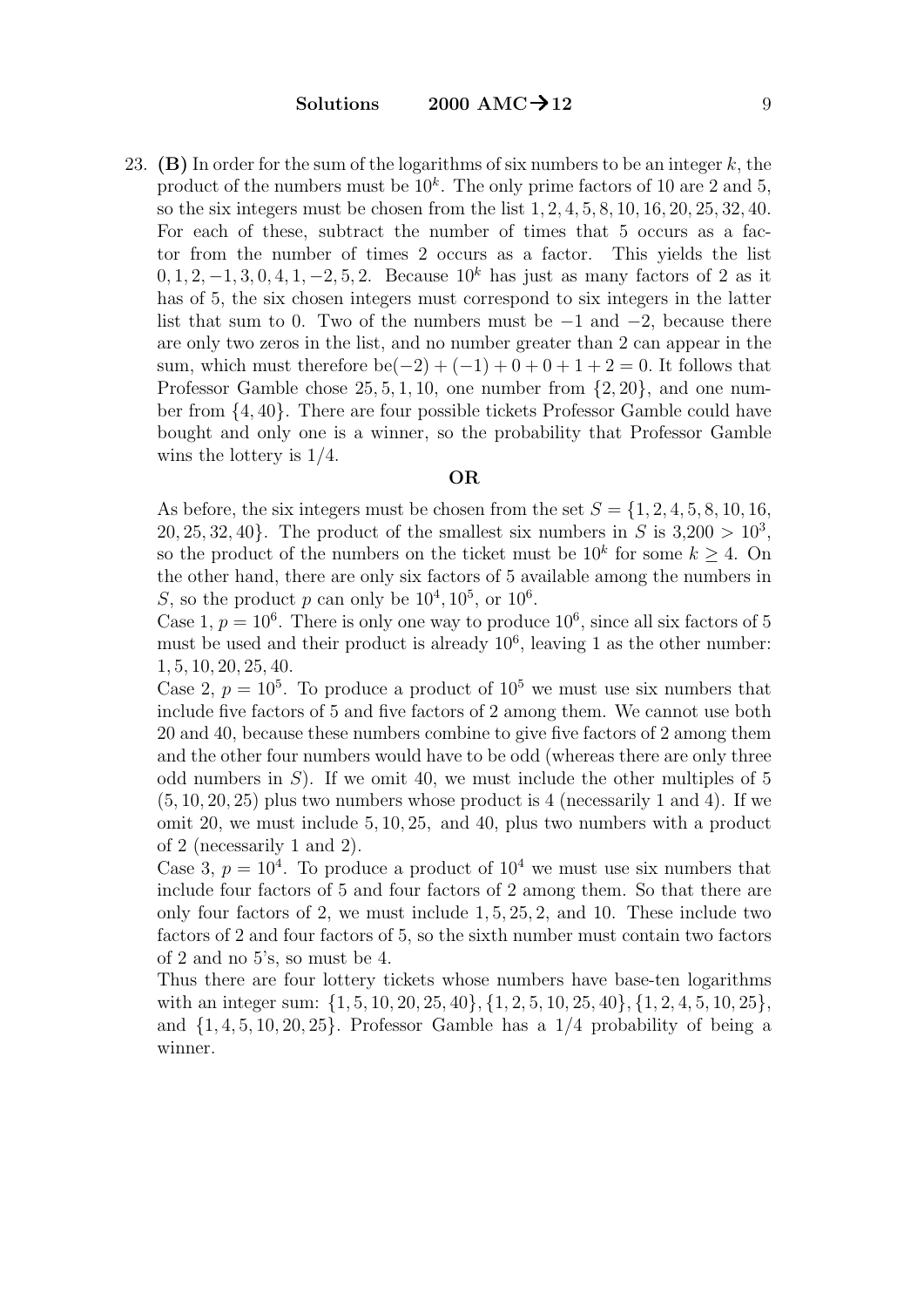24. (D) Construct the circle with center A and radius  $AB$ . Let F be the point of tangency of the two circles. Draw  $\overline{AF}$ , and let E be the point of intersection of  $\overline{AF}$  and the given circle. By the *Power of a Point Theorem,*  $AD^2 = AF \cdot AE$ (see Note below). Let r be the radius of the smaller circle. Since  $\overline{AF}$  and  $\overline{AB}$ are radii of the larger circle,  $AF = AB$  and  $AE = AF - EF = AB - 2r$ . Because  $AD = AB/2$ , substitution into the first equation yields

$$
(AB/2)^2 = AB \cdot (AB - 2r),
$$

or, equivalently,  $\frac{r}{4}$  $\frac{A}{AB}$  = 3 8 . Points  $A, B$ , and  $C$ are equidistant from each other, so  $\stackrel{\frown}{BC}$  = 60° and thus the circumference of the larger circle is 6· (length of  $\widehat{BC}$ ) = 6.12. Let c be the circumference of the smaller circle. Since the circumferences of the two circles are in the same ratio as their radii, c 72 = r  $\frac{1}{AB}$ 3 8 . Therefore  $c = \frac{3}{8}$  $\frac{3}{8}(72) = 27.$ 



**Note.** From any exterior point P, a secant PAB and a tangent  $PT$  are drawn. Consider triangles  $PAT$  and  $PTB$ . They have a common angle  $P$ . Since angles ATP and PBT intercept the same arc AT, they are congruent. Therefore  $\sum_{i=1}^{n}$ triangles PAT and PTB are similar, and it follows that  $PA/PT = PT/PB$ and  $PA \cdot PB = PT^2$ . The number  $PT^2$  is called the power of the point F with respect to the circle. Intersecting secants, tangents, and chords, paired in any manner create various cases of this theorem, which is sometimes called Crossed Chords.